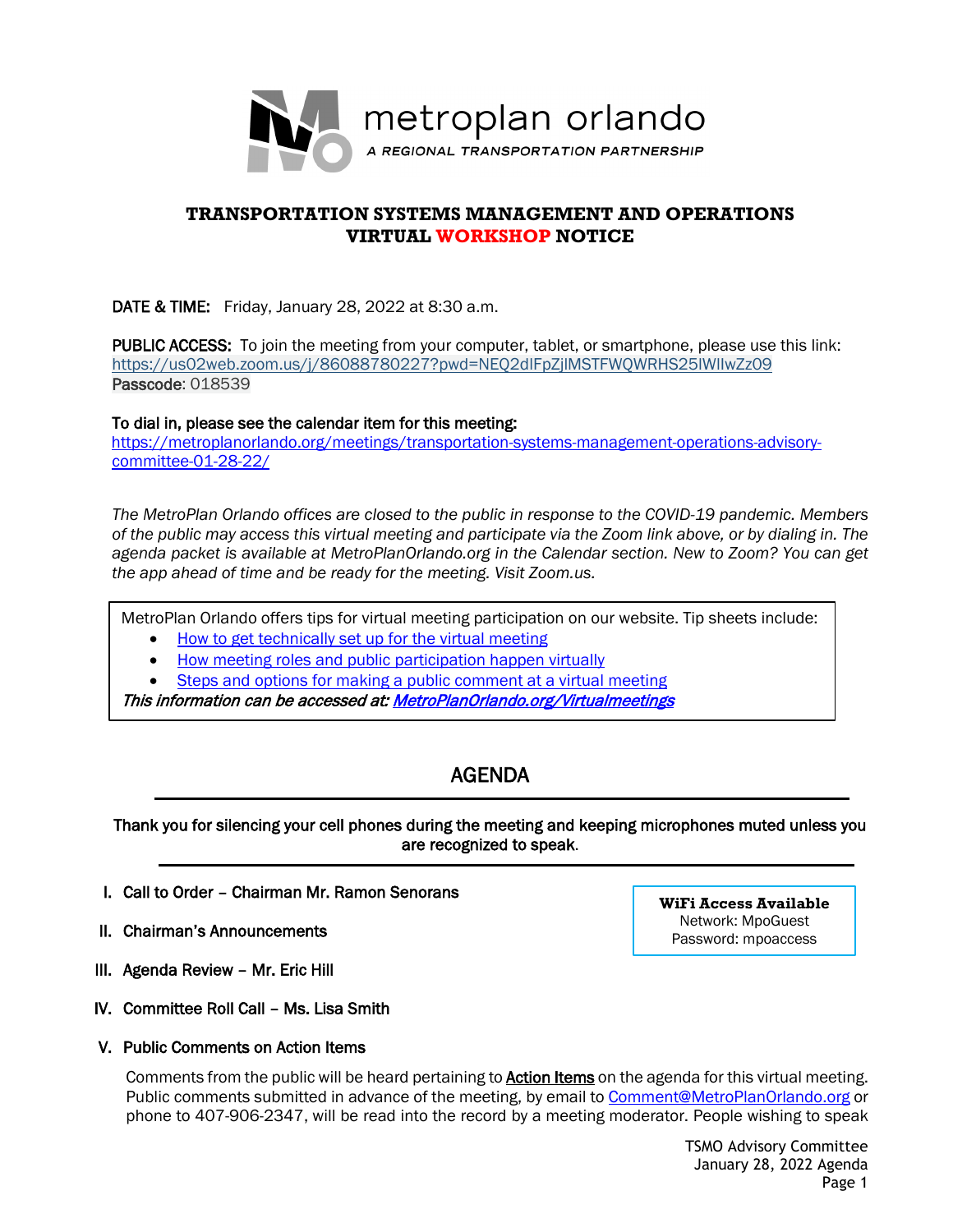during the virtual meeting should use the Raise Hand feature on the Zoom platform, and a meeting host will unmute your microphone to speak. Each speaker should state name and address for the record and is limited to two minutes. People wishing to speak on other items will be acknowledged in the same way, under Agenda Item XII.

## VI. Action Items for Review/Discussion

Note: Due to COVID-19 concerns, MetroPlan Orlando committees are currently meeting in Virtual Workshop mode. At these workshop sessions, the committees will review and discuss action items going to the MetroPlan Orlando Board and will provide informal consensus recommendations to the Board on the action items. The committees will not take formal action in order that a physical quorum will not be required. The committees will take action to ratify the Board's actions at future in-person meetings.

# A. Approval of the December 3, 2021 TSMO Meeting Minutes (Tab 1)

Approval is requested of the December 3, 2021, meeting minutes provided in Tab 1 and make a consensus recommendation. The TSMO Committee will take formal action at a future in-person meeting to approve the recommendation.

## B. Support for FDOT Performance Measures Targets and for LYNX Transit Asset Management (TAM) Targets (Tab 2)

Mr. Nick Lepp, MetroPlan Orlando staff, is requesting the annual re-support of FDOT's targets for Safety, Travel Time Reliability, Bridge and Pavement Condition, as well as the targets established in the LYNX Transit Asset Management (TAM) plan. An attachment is provided in Tab 2. The TSMO Committee will review and discuss the request and provide a consensus recommendation to the Board. The TSMO Committee will take formal action at a future in-person meeting to ratify the Board's action on this item.

## VII. Presentations/Status Reports

## A. Presentation on TSMO at Florida's Turnpike Enterprise

Mr. Eric Gordin, P.E., Florida's Turnpike Enterprise (FTE), will present on TSMO program and activities at the FTE.

## VIII. Discussion

# A. TSMO Funding Task Force (Tab 3)

Mr. Eric Hill, MetroPlan Orlando staff, will discuss TSMO funding programs, including areawide and ACES demo) with the Committee. Staff is in the process of updating the PPL and seeking guidance on revisions to the eligibility and criteria for TSMO projects. This item was discussed with TSMO at the October 2021 Meeting. A copy of the presentation from that discussion is in Tab 3.

# IX. Common Presentations/Status Reports

## A. Florida Sunshine Law Refresher

Ms. Virginia Whittington, MetroPlan Orlando staff, will conduct a refresher training session on the Florida Sunshine Law. (This training will be done annually during the first meeting of each year.)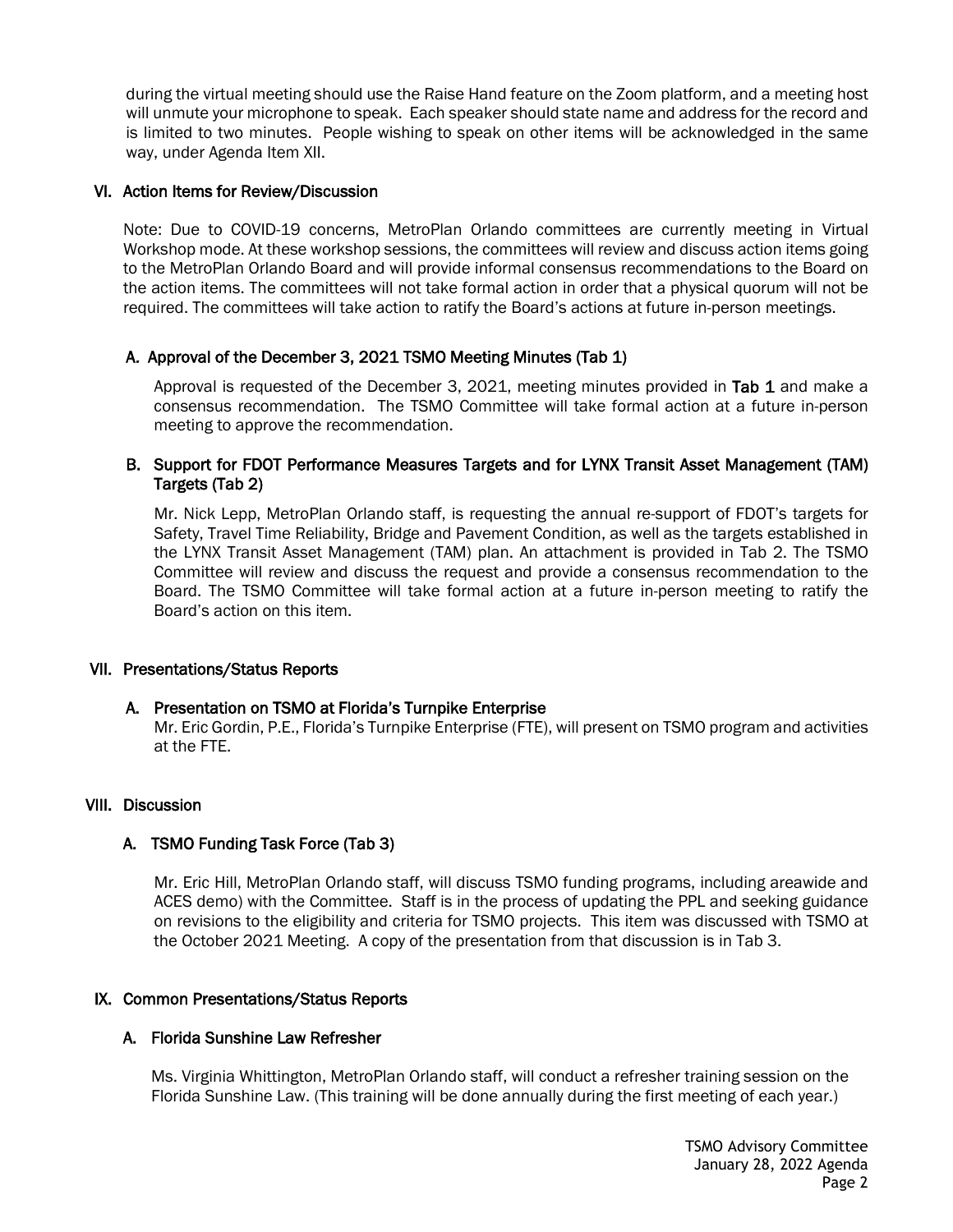# B. Year-End Review & Confirmation of Goals

Mr. Nick Lepp, MetroPlan Orlando staff, will present a review of the progress made during 2021 in the implementation of the MetroPlan Orlando Board's Weighted Goals for priorities, which include:

- Safety
- Trail Connectivity
- Engage Younger Population
- Complete Streets
- SunRail Connectivity

#### C. Annual Report on Best Foot Forward

Ms. Emily Hanna, the Executive Director of Bike/Walk Central Florida, will present an annual report on the latest activities of the Best Foot Forward Pedestrian Safety program.

#### X. General Information (Tab 4)

## A. FDOT Monthly Construction Status Report

The latest FDOT Monthly Construction Status Report for the Orlando area is enclosed for information purposes.

## B. PD&E Study Tracking Report

A report providing the latest status of the PD&E studies currently underway in the MetroPlan Orlando area is enclosed for information purposes.

#### C. Comparison of 2020 Census Data & 2021 BEBR Population Estimates

A spreadsheet and cover memo comparing the 2020 Census data and 2021 population estimates provided by the University of Florida Bureau of Economic and Business Research (BEBR) for the Central Florida region is enclosed for information purposes.

## D. MetroPlan Orlando Board Highlights

A copy of the December 8, 2021 Board Meeting Highlights is enclosed for information purposes.

#### E. LYNX Press Releases

A set of press releases from LYNX is enclosed for information purposes.

#### F. Bicycle & Pedestrian Report

A report on bicycle and pedestrian projects in the MetroPlan Orlando region is enclosed for information purposes.

#### G. 2022 Board Legislative Priorities

A list of the 2022 legislative priorities approved by the MetroPlan Orlando Board at their meeting of November 10, 2021 is enclosed for information purposes.

#### H. 2021 TSMO Attendance Record

The 2021 TSMO Attendance record is enclosed for information purposes.